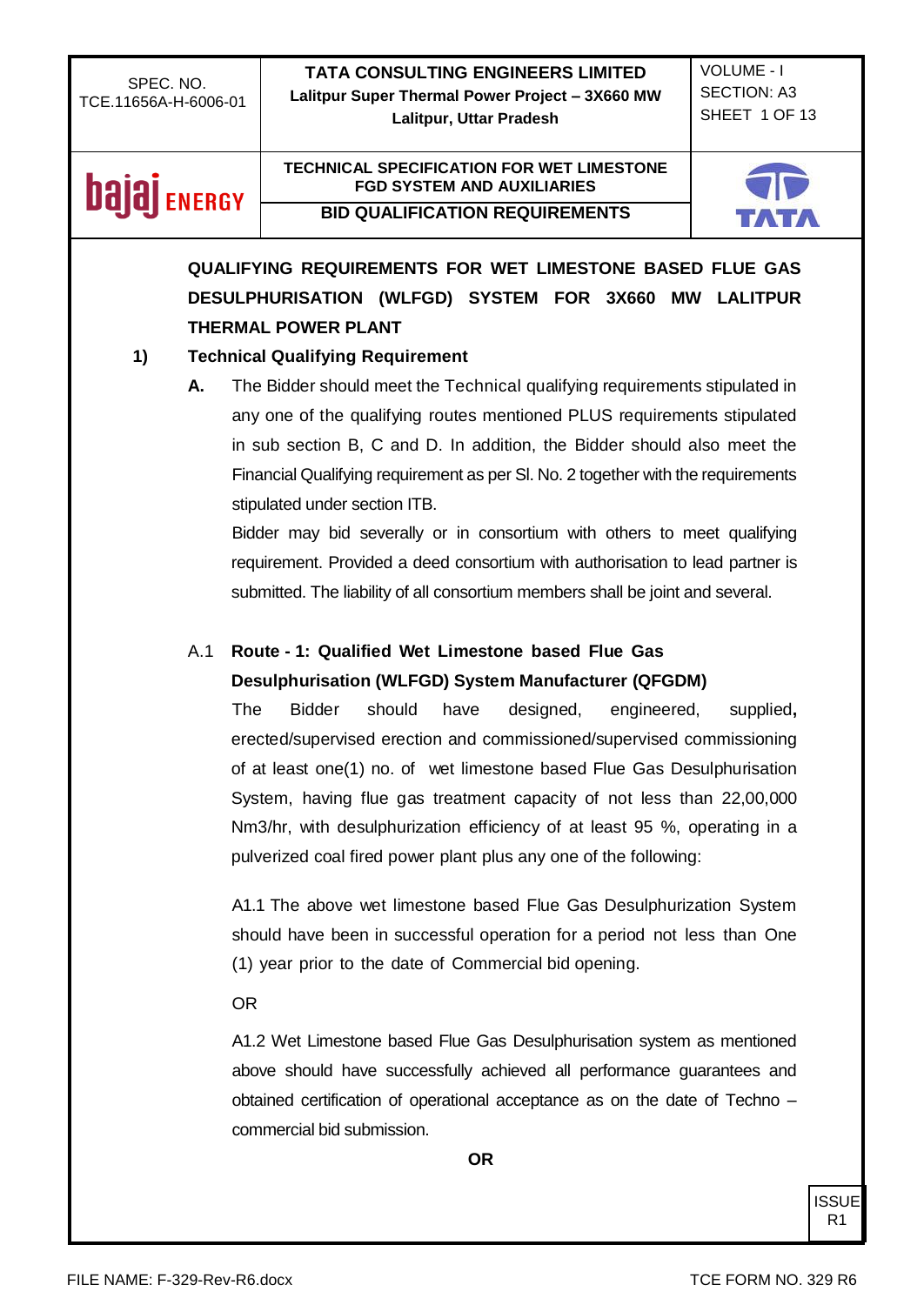**TATA CONSULTING ENGINEERS LIMITED Lalitpur Super Thermal Power Project – 3X660 MW Lalitpur, Uttar Pradesh**

VOLUME - I SECTION: A3 SHEET 2 OF 13

## **Dajaj** ENERGY

#### **TECHNICAL SPECIFICATION FOR WET LIMESTONE FGD SYSTEM AND AUXILIARIES BID QUALIFICATION REQUIREMENTS**



A.2 **Route – 2: Wet Limestone based Flue Gas Desulphurisation System (WLFGD) Manufacturer with Collaboration and Technology Transfer Agreement with QFGDM**

The Bidder should have designed, engineered, supplied, erected/supervised erection and commissioned/supervised commissioning of at least one(1) no. of wet limestone based Flue Gas Desulphurisation system having flue gas treatment capacity of not less than  $6,00,000$  Nm<sup>3</sup>/hr, with desulphurisation efficiency of at least 90%, operating in a pulverised coal fired power plant. The above wet limestone based Flue Gas Desulphurisation System should have been in successful operation for a period not less than One (1) year prior to the date of Commercial bid opening.

#### **OR**

- A.3 **Route - 3: Steam Generator Manufacturer / Indian JV company of Steam Generator manufacturer or QFGDM/ Indian Subsidiary company of Steam Generator manufacturer or QFGDM with Collaboration and Technology Transfer Agreement with QFGDM**
- A.3.1 Bidder should have designed, engineered, manufactured/got manufactured, erected/ supervised erection and commissioned/supervised commissioning of atleast one (1) no. of pulverised coal fired steam generator having minimum 550 T/hr. steaming capacity. Further, such Steam Generator should have been in successful operation for a period not less than one (1) year prior to the date of Commercial bid opening.

#### **Alternatively**

The Bidder shall be a Joint Venture (JV) Company incorporated in India under the Companies Act of India, as on the date of techno-commercial bid opening, promoted by (i) an Indian Company registered in India under the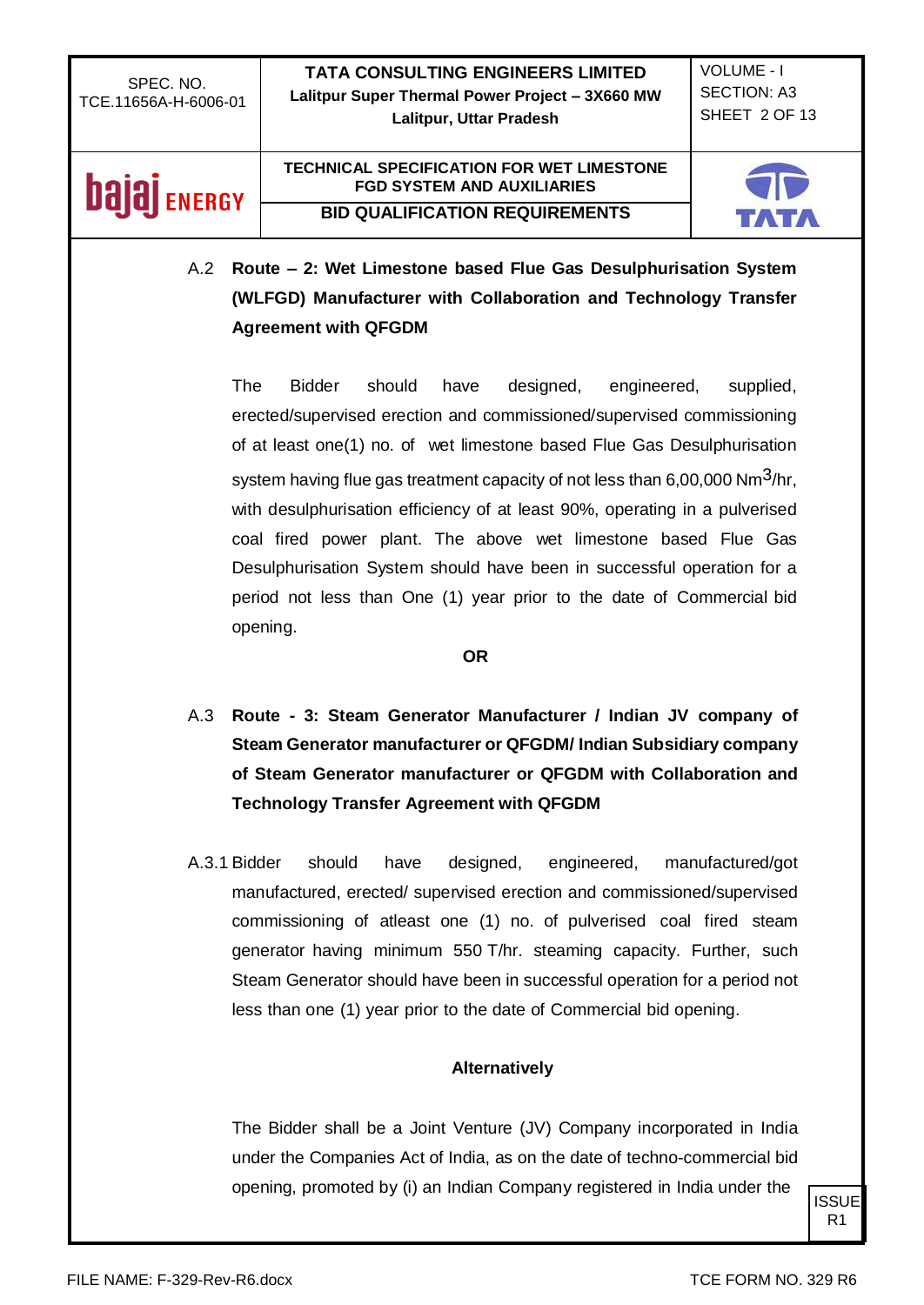**TATA CONSULTING ENGINEERS LIMITED Lalitpur Super Thermal Power Project – 3X660 MW Lalitpur, Uttar Pradesh**

VOLUME - I SECTION: A3 SHEET 3 OF 13

## **bajaj** ENERGY

#### **TECHNICAL SPECIFICATION FOR WET LIMESTONE FGD SYSTEM AND AUXILIARIES BID QUALIFICATION REQUIREMENTS**



Companies Act of India and (ii) a Steam Generator Manufacturer meeting requirements of clause A.3.1 or a QFGDM meeting requirements of clause A.1, created for the purpose of manufacturing/supplying in India steam generator sets/Flue Gas Desulphurisation System. The Steam Generator Manufacturer/QFGDM/ All the JV Company shall maintain a minimum equity participation of 26% in the JV Company for a lock-in period of 7 years from the date of incorporation of JV Company and one of the promoters shall be a majority stakeholder who shall maintain a minimum equity participation of 51% in the JV Company for a lock in period of 7 years from the date of incorporation of JV Company or up to the end of defect liability period of the contract, whichever is later. Bidder should submit the board resolution with this effect (C.4) Further, Bidder should have executed project(s)/order(s), during the last 5 years, with the total value of such project(s) )/order(s) being INR 5,000 million or more as on the date of Techno-commercial bid opening.

#### **Alternatively**

The Bidder shall be an Indian Subsidiary Company of a Steam Generator Manufacturer meeting requirements of clause A3.1 or an Indian Subsidiary Company of a QFGDM meeting requirements of clause A.1, registered in India under the Companies Act of India, as on the date of techno-commercial bid opening, for manufacturing/supply of Steam Generator sets/Flue Gas Desulphurisation System. The subsidiary Company shall remain a subsidiary company of the Steam Generator Manufacturer/QFGDM for a minimum period of 7 years from the date of incorporation of such Subsidiary Company or up to the end of defect liability period of the contract, whichever is later. Further, Bidder should have executed project(s)/order(s), during the last 5 years, with the total value of such project(s)/order(s) being INR 5,000 million or more as on the date of Techno-commercial bid opening.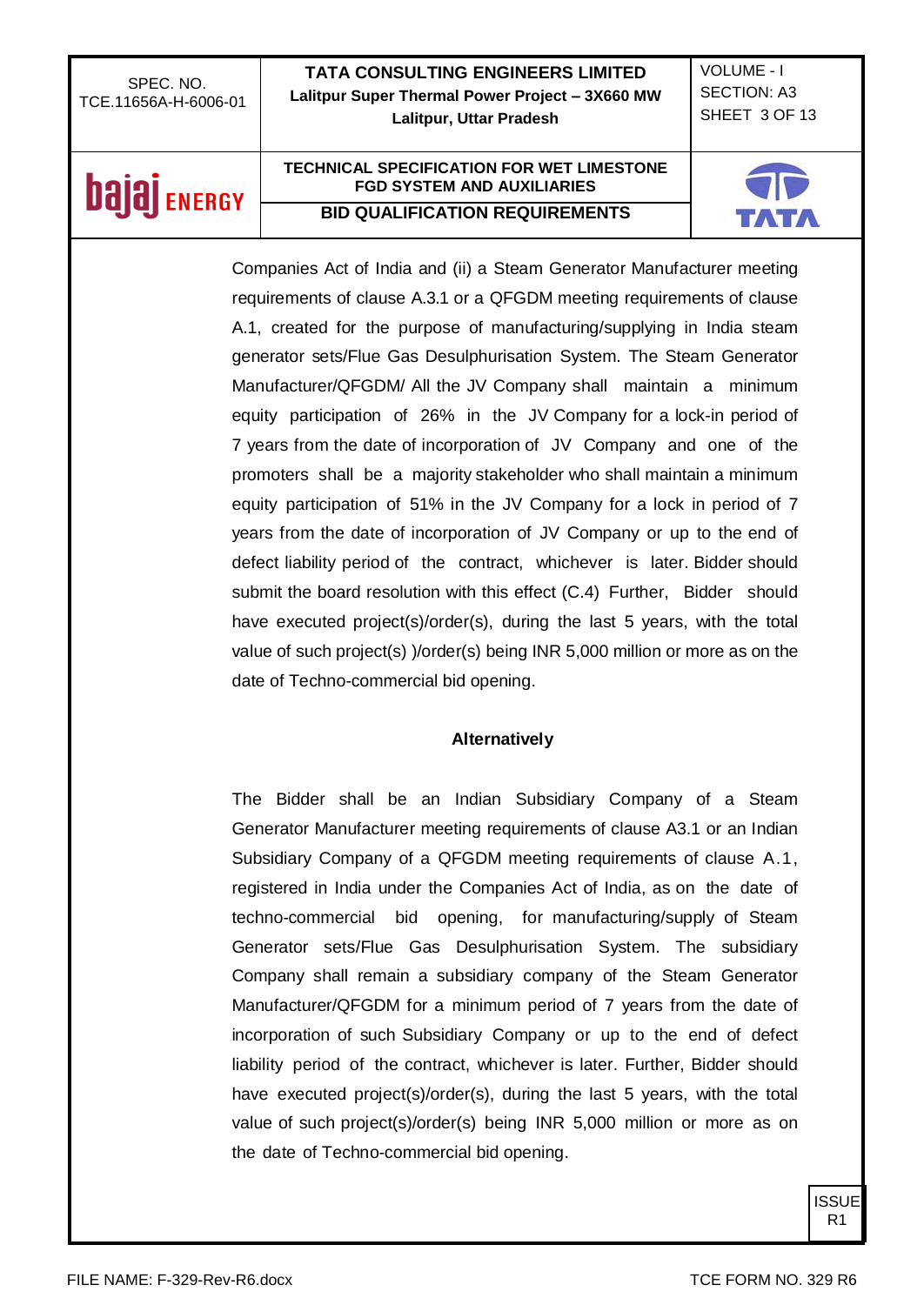VOLUME - I SECTION: A3 SHEET 4 OF 13

# **bajaj** ENERGY

## **TECHNICAL SPECIFICATION FOR WET LIMESTONE FGD SYSTEM AND AUXILIARIES**

**BID QUALIFICATION REQUIREMENTS**



#### **OR**

### A.4 **Route - 4: EPC Organization with Collaboration and Technology Transfer Agreement with QFGDM**

The Bidder should be an Engineering, Procurement and Construction (EPC) Company and should have executed (Including commissioning), in the last 5 years, large Industrial projects on an EPC basis (with or without civil works). in the area of power , steel, oil & gas , petrochemical , fertilizer, Wet flue gas desulphrisation system and/ or any other process industry with the total value of such projects being INR 5,000 million or more . At least one of such projects (in single or multiple contract) should have a total contract value of INR 2000 million or more. These projects shall be in successful operation for a period of not less than one (1) year prior to the date of Techno-Commercial bid opening.

## **B. Bidder should also meet the following requirement in case of Route - 2, Route - 3 and Route - 4**

- B.1 Bidder should also have a valid ongoing collaboration and technology transfer agreement with a QFGDM meeting requirements of clause A.1, valid minimum up to the end of the defect liability period of the contract. In such a case Bidder can either source the W LFGD System from such manufacturer or manufacture/get manufactured the W LFGD System as per the design and manufacturing drawings of such QFGDM.
- B.2 The Bidder shall furnish a Deed of Joint Undertaking (DJU) along with the technology transfer agreement (C.3) executed by it and the QFGDM, in which the executants of DJU shall be jointly and severally liable to the Owner for successful performance of the WLFGD System as per format enclosed with the bidding documents. The DJU shall be submitted along with commercial bid, failing which the Bidder shall be disqualified and its bid shall be rejected.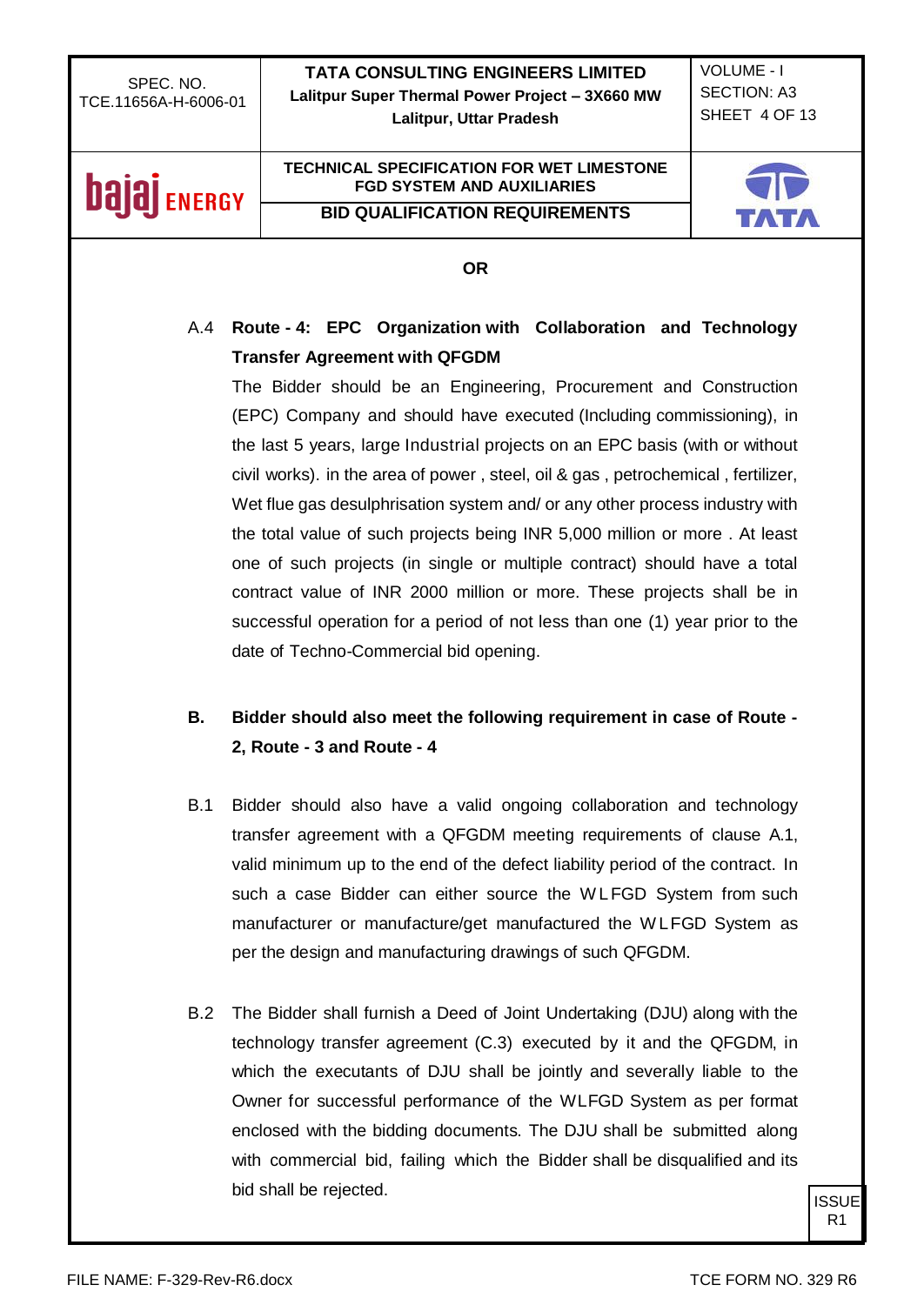| SPEC. NO.            |  |
|----------------------|--|
| TCE.11656A-H-6006-01 |  |

VOLUME - I SECTION: A3 SHEET 5 OF 13

## **bajaj** ENERGY

#### **TECHNICAL SPECIFICATION FOR WET LIMESTONE FGD SYSTEM AND AUXILIARIES BID QUALIFICATION REQUIREMENTS**



B.3 In case of award of a project, the QFGDM will be required to furnish an on demand bank guarantee as per the format enclosed with the bidding documents for an amount aggregating 1% of the total contract price of the FGD Package for the awarded project in addition to the contract performance security to be furnished by the Bidder.

#### **C. Bidder should also meet the following requirement:-**

#### C.1 **Erection/Commissioning**

Necessary documents / certificates from the client, in support of above shall be furnished along with the Technical bid.

#### C.2 **Direct / Indirect order**

The Bidder/ QFGDM shall also be considered qualified, in case the award for executing the reference works has been received by the Bidder/ QFGDM either directly from owner of plant or any other intermediary organization. However, a certificate from such owner of plant or any other intermediary organisation shall be required to be furnished by the Bidder along with its Commercial bid in support of the Bidder's/ QFGDM's claim of meeting the qualification requirement. Further, certificate from owner of the plant shall also be furnished by the Bidder along with the Commercial bid for the successful operation.

## C.3 **Technology Transfer Agreement (Applicable for Clause A.2, A.3 and A.4)**

The bidder shall have a technology transfer agreement as on the date of Commercial bid opening between the Bidder & QFGDM which shall necessarily cover transfer of technological knowhow for Wet Limestone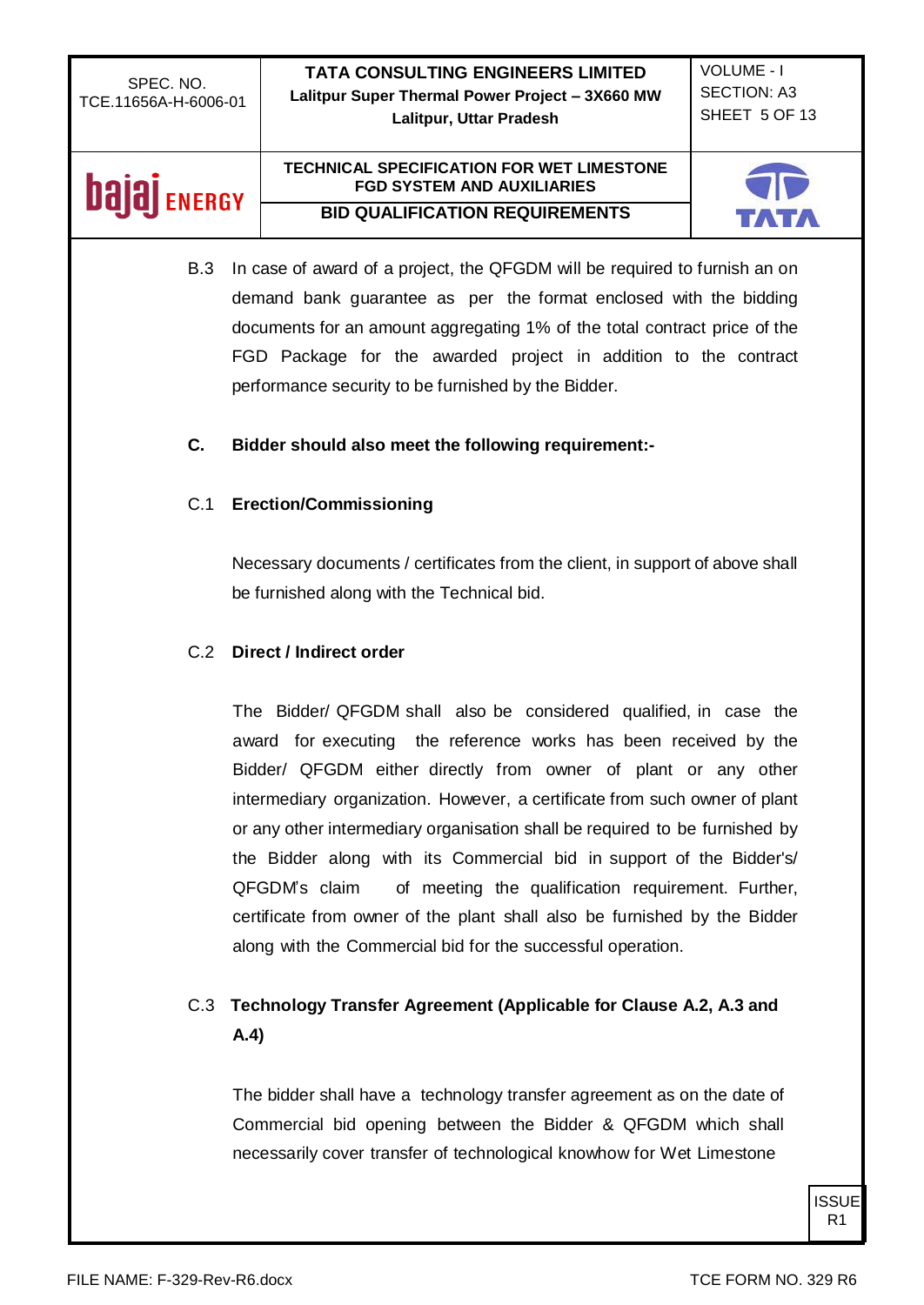**TATA CONSULTING ENGINEERS LIMITED Lalitpur Super Thermal Power Project – 3X660 MW Lalitpur, Uttar Pradesh**

VOLUME - I SECTION: A3 SHEET 6 OF 13

## **bajaj** ENERGY

#### **TECHNICAL SPECIFICATION FOR WET LIMESTONE FGD SYSTEM AND AUXILIARIES BID QUALIFICATION REQUIREMENTS**



based Flue Gas Desulphurisation System, in the form of complete transfer of design dossier, design software's, drawings and documentation, quality system manuals and imparting relevant personnel training to the Bidder.

#### C.4 **Equity Lock in period**

Wherever equity lock in period requirement or subsidiary status requirement is indicated, the Bidder would be required to furnish along with its commercial bid, a Letter of Undertaking from the promoter(s), supported by Board Resolution as per the format enclosed in the bid documents, for maintaining the required minimum equity for the specified lock in period.

### **D. Holding Company as a Qualified Wet Limestone based Flue Gas Desulphurisation (WLFGD) system Manufacturer**

- D.1 A Holding Company, singularly or collectively along with its Subsidiaries (held either directly or indirectly), meeting the requirements of clause A.1 above shall also be considered as QFGDM.
- D.2 In such a case, if the Holding Company itself is not the Bidder as a QFGDM, the Holding Company and all such subsidiaries lending strength / experience to the Holding Company for meeting the requirements of clause A.1 above should necessarily be part of the DJU being submitted by the Bidder for successful performance of the W LFGD System as per format enclosed with the bidding documents, failing which the bidder shall be disqualified and its bid rejected. Further, the Holding Company and all such entities lending strength / experience to the Holding Company for meeting the requirements of clause A.1 above shall each be required to furnish separate on demand bank guarantees as per the requirement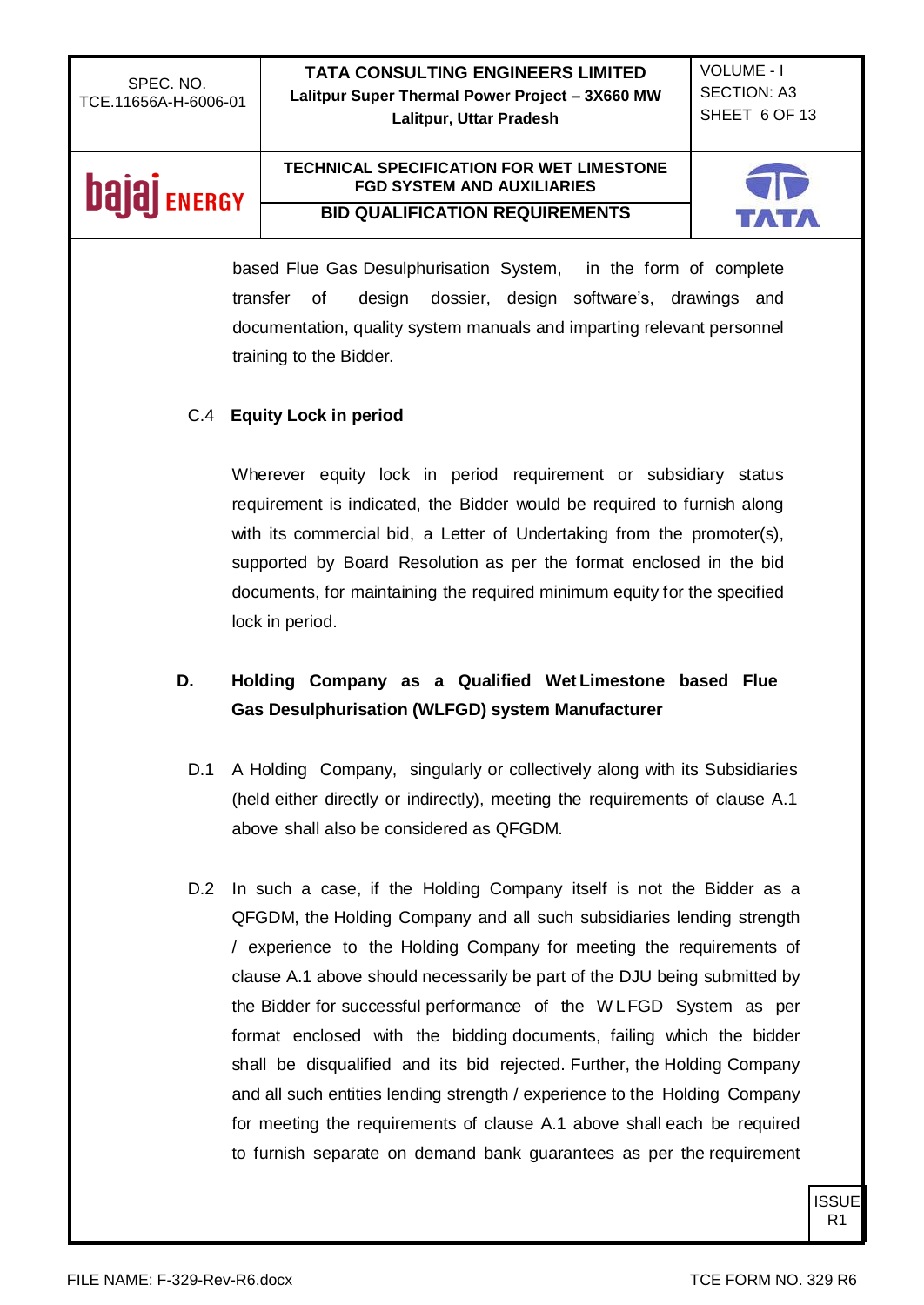**TATA CONSULTING ENGINEERS LIMITED Lalitpur Super Thermal Power Project – 3X660 MW Lalitpur, Uttar Pradesh**

VOLUME - I SECTION: A3 SHEET 7 OF 13

## **bajaj** ENERGY

#### **TECHNICAL SPECIFICATION FOR WET LIMESTONE FGD SYSTEM AND AUXILIARIES BID QUALIFICATION REQUIREMENTS**



of clause B.3 above for the awarded W L F G D project divided equally among them, in addition to the contract performance security to be furnished by the Bidder.

D.3 In case the Holding Company itself is the Bidder as a QFGDM as per clause A.1, the Holding Company shall submit its board resolution stating that in case of any likely change of management control of any of these subsidiaries lending strength / experience to the Holding Company for meeting the requirements of clause A.1 above , the Bidder shall arrange for separate on demand bank guarantees as per the format enclosed with the bidding documents from all such entities lending strength / experience to the Holding Company for fulfillment of requirement of clause A.1, above for an amount aggregating 1 % of the total contract price of the Flue Gas Desulphurisation System Package for the awarded project divided equally among them, in addition to the contract performance security to be furnished by the Bidder before the change in management control actually occurs.

#### **2.0.0 Financial Criteria**

#### **2.1.0 Financial Criteria of Bidder**

2.1.1 The average annual turnover & Net-worth of the Bidder, in the preceding Five (5) financial years as on the date of Techno-Commercial bid opening, should not be less than the value indicated in the following table:-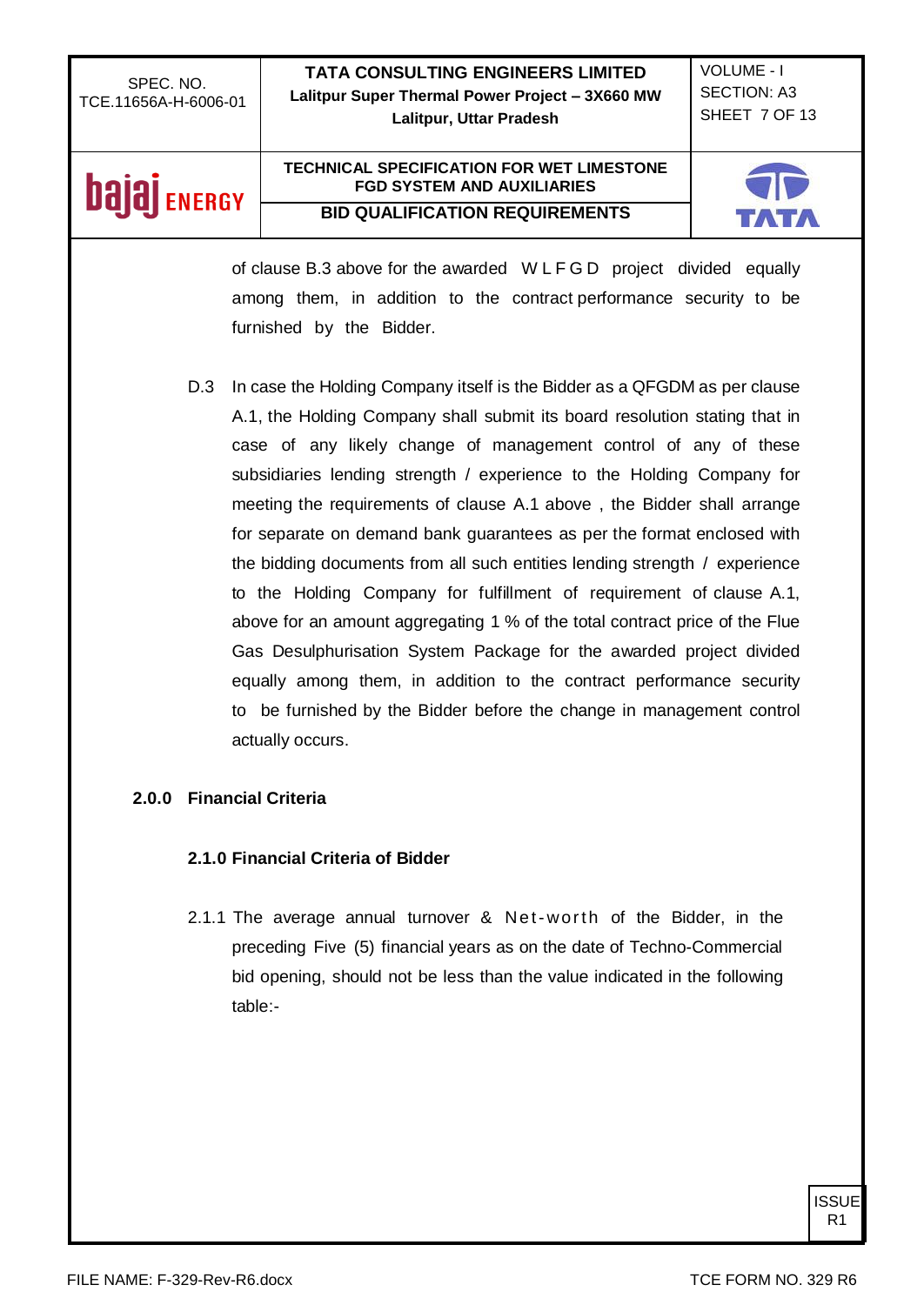| SPEC, NO.            |
|----------------------|
| TCE.11656A-H-6006-01 |

VOLUME - I SECTION: A3 SHEET 8 OF 13

# **bajaj** ENERGY

## **TECHNICAL SPECIFICATION FOR WET LIMESTONE FGD SYSTEM AND AUXILIARIES**

**BID QUALIFICATION REQUIREMENTS**



**Average Annual turnover of the Bidder, in the preceding of Five (5) financial years as on the date of Techno-Commercial bid opening in INR Million or in equivalent foreign currency**

> **Turnover** 3000

(Indian Rupees Three Thousand Million only or in equivalent foreign currency)

In case a Bidder does not satisfy the average annual turnover criteria, stipulated above on its own, its Holding Company would be required to meet the stipulated turnover requirements as above, provided that the Net Worth of such Holding Company as on the last day of the preceding financial year is at least equal to or more than the paid-up share capital of the Holding Company. In such an event, the Bidder would be required to furnish along with its Techno-Commercial bid, a Letter of Undertaking from the Holding Company, supported by the Holding Company's Board Resolution, as per the format enclosed in the bid documents, pledging unconditional and irrevocable financial support for the execution of the Contract by the Bidder in case of award.

2.1.2 In addition to above (as per 2.1.1) also the Net worth of the bidder should not be less than 100% (hundred percent) of its paid up share capital as on the last day of the preceding financial year on the date of Technocommercial bid opening. In case the Bidder does not meet the Net worth criteria on its own, it can meet the requirement of Net worth based on the strength of its Subsidiary(ies) and/or Holding Company and/or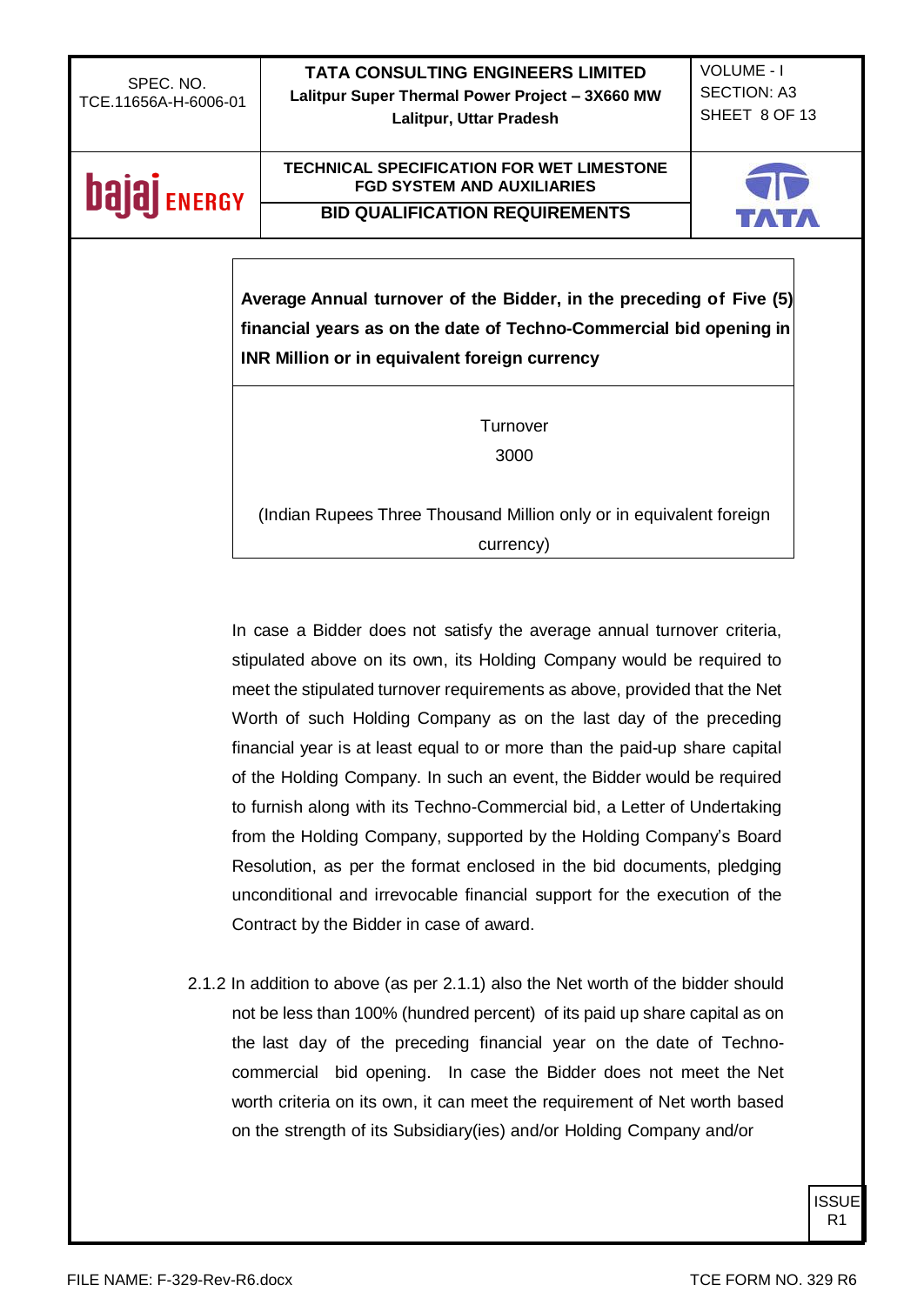| SPEC. NO.<br>TCE.11656A-H-6006-01 | <b>TATA CONSULTING ENGINEERS LIMITED</b><br>Lalitpur Super Thermal Power Project - 3X660 MW           | <b>VOLUME - I</b><br><b>SECTION: A3</b><br>SHEET 9 OF 13 |  |
|-----------------------------------|-------------------------------------------------------------------------------------------------------|----------------------------------------------------------|--|
|                                   | Lalitpur, Uttar Pradesh                                                                               |                                                          |  |
| bala<br><b>ENERGY</b>             | <b>TECHNICAL SPECIFICATION FOR WET LIMESTONE</b><br><b>FGD SYSTEM AND AUXILIARIES</b>                 |                                                          |  |
|                                   | <b>BID QUALIFICATION REQUIREMENTS</b>                                                                 |                                                          |  |
|                                   | Subsidiaries of its Holding company wherever applicable. In such a case,                              |                                                          |  |
|                                   | however the Net worth of the Bidder and its Subsidiary(ies) and/or Holding                            |                                                          |  |
|                                   | Company and/or Subsidiary(ies) of the Holding Company, in combined                                    |                                                          |  |
|                                   |                                                                                                       |                                                          |  |
|                                   | manner should not be less than 100% (hundred percent) of their total paid                             |                                                          |  |
|                                   | up share capital. However individually, their Net worth should not be less                            |                                                          |  |
|                                   | than 75% (seventy five percent) of their respective paid up share capitals.                           |                                                          |  |
|                                   | Net worth in combined manner shall be calculated as follows:                                          |                                                          |  |
|                                   | Net worth (combined) = $(X1+X2+X3) / (Y1+Y2+Y3) X 100$                                                |                                                          |  |
|                                   |                                                                                                       |                                                          |  |
|                                   | Where X1, X2, X3 are individual Net worth which should not be less than                               |                                                          |  |
|                                   |                                                                                                       |                                                          |  |
|                                   | 75% of the respective paid up share capitals and Y1, Y2, Y3 are individual<br>paid up share capitals. |                                                          |  |
|                                   |                                                                                                       |                                                          |  |
|                                   | 2.1.3 In case the Bidder is not able to furnish its audited financial                                 |                                                          |  |
|                                   | statements on standalone entity basis, the unaudited unconsolidated                                   |                                                          |  |
|                                   | financial statements of the Bidder can be considered acceptable provided                              |                                                          |  |
|                                   | the Bidder further furnishes the following documents for substantiation of                            |                                                          |  |
| its qualification:                |                                                                                                       |                                                          |  |
|                                   |                                                                                                       |                                                          |  |
| (i)                               | Copies of the unaudited unconsolidated financial statements of the                                    |                                                          |  |
|                                   | Bidder along with copies of the audited consolidated financial                                        |                                                          |  |
|                                   | statements of its Holding Company.                                                                    |                                                          |  |
|                                   |                                                                                                       |                                                          |  |
| (ii)                              | A Certificate from the CEO/CFO of the Holding Company, as per the                                     |                                                          |  |
|                                   | format enclosed with the bidding documents, stating that the                                          |                                                          |  |
|                                   | unaudited unconsolidated financial statements form part of the                                        |                                                          |  |
|                                   | consolidated financial statements of the Holding Company.                                             |                                                          |  |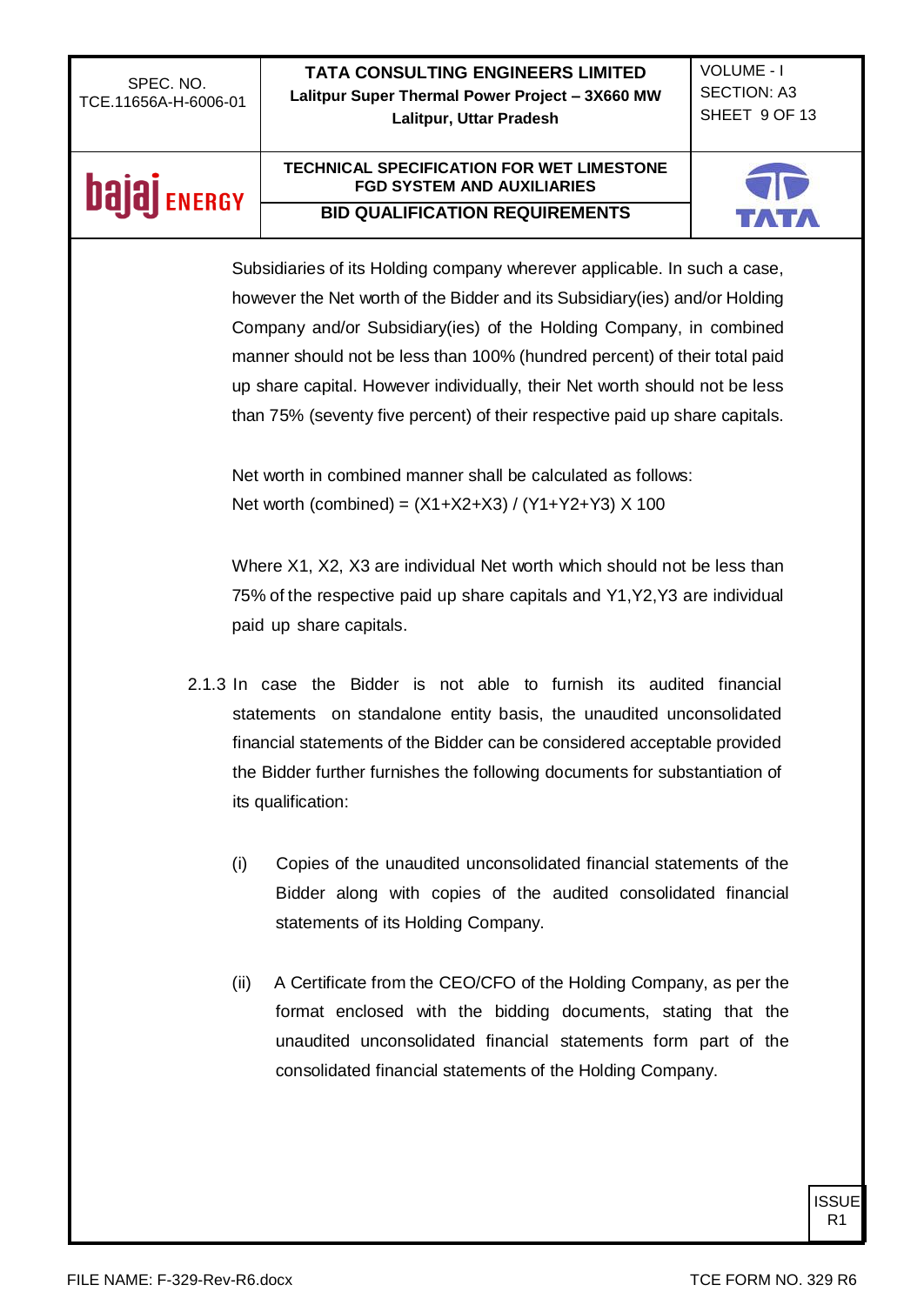| SPEC. NO.            |
|----------------------|
| TCE.11656A-H-6006-01 |

VOLUME - I SECTION: A3 SHEET 10 OF 13

# **bajaj** ENERGY

#### **TECHNICAL SPECIFICATION FOR WET LIMESTONE FGD SYSTEM AND AUXILIARIES BID QUALIFICATION REQUIREMENTS**



In cases where audited results for the last financial year as on the date of Techno Commercial bid opening are not available, the financial results certified by a practicing Chartered Accountant shall be considered acceptable. In case, Bidder is not able to submit the Certificate from a practicing Chartered Accountant certifying its financial parameters, the audited results of three consecutive financial years preceding the last financial year shall be considered for evaluating the financial parameters. Further, a Certificate would be required from the CEO/CFO as per the format enclosed in the bidding documents stating that the Financial results of the Company are under audit as on the date of Techno-commercial bid opening and the Certificate from the practicing Chartered Accountant certifying the financial parameters is not available.

### **2.2.0 Financial Criteria of Collaborator/Associate (Applicable for clause A.2, A.3 and A.4)**

2.2.1 The average annual turnover of the Collaborator/Associate, in the preceding five (5) financial years as on the date of Techno-Commercial bid opening, should not be less than the value indicated in the following table.

| Average                                                                                                                            | annual                                                     |                   | turn Over of | the |
|------------------------------------------------------------------------------------------------------------------------------------|------------------------------------------------------------|-------------------|--------------|-----|
| Collaborator/Associate Five (5) financial years as on the date of<br>Techno-Commercial bid opening in INR Million or in equivalent |                                                            | foreign currency  |              |     |
|                                                                                                                                    |                                                            | 300               |              |     |
|                                                                                                                                    |                                                            |                   |              |     |
|                                                                                                                                    | (Indian Rupees Three hundred Million only or in equivalent | foreign currency) |              |     |

In case a Collaborator/Associate does not satisfy the average annual turnover criteria, stipulated above on its own, its Holding Company would be required to meet the stipulated turnover requirements as above, provided that the Net Worth of such Holding Company as on the last day of the preceding financial year is at least equal to or more than the paidup share capital of the Holding Company. In such an event, the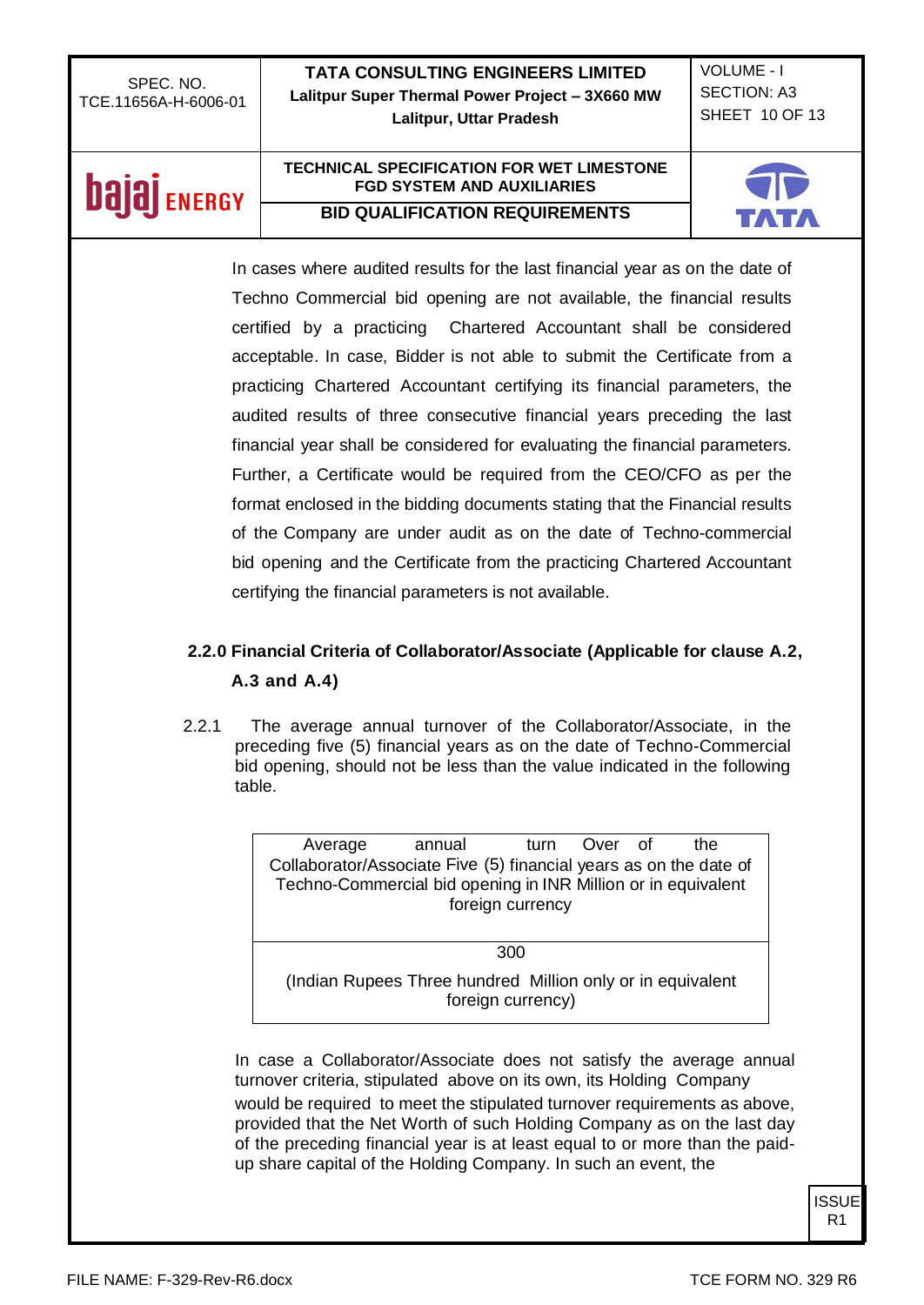|                                   | <b>TATA CONSULTING ENGINEERS LIMITED</b>                                                                                                                                                                                                                                                                                                                                                                                                                                                                                                                                                                                                                                                                                                                                                                                                                                                                                 | <b>VOLUME - I</b>  |
|-----------------------------------|--------------------------------------------------------------------------------------------------------------------------------------------------------------------------------------------------------------------------------------------------------------------------------------------------------------------------------------------------------------------------------------------------------------------------------------------------------------------------------------------------------------------------------------------------------------------------------------------------------------------------------------------------------------------------------------------------------------------------------------------------------------------------------------------------------------------------------------------------------------------------------------------------------------------------|--------------------|
| SPEC. NO.<br>TCE.11656A-H-6006-01 | Lalitpur Super Thermal Power Project - 3X660 MW                                                                                                                                                                                                                                                                                                                                                                                                                                                                                                                                                                                                                                                                                                                                                                                                                                                                          | <b>SECTION: A3</b> |
|                                   | Lalitpur, Uttar Pradesh                                                                                                                                                                                                                                                                                                                                                                                                                                                                                                                                                                                                                                                                                                                                                                                                                                                                                                  | SHEET 11 OF 13     |
|                                   |                                                                                                                                                                                                                                                                                                                                                                                                                                                                                                                                                                                                                                                                                                                                                                                                                                                                                                                          |                    |
| <b>ENERGY</b>                     | <b>TECHNICAL SPECIFICATION FOR WET LIMESTONE</b><br><b>FGD SYSTEM AND AUXILIARIES</b>                                                                                                                                                                                                                                                                                                                                                                                                                                                                                                                                                                                                                                                                                                                                                                                                                                    |                    |
|                                   | <b>BID QUALIFICATION REQUIREMENTS</b>                                                                                                                                                                                                                                                                                                                                                                                                                                                                                                                                                                                                                                                                                                                                                                                                                                                                                    |                    |
|                                   | Collaborator/Associate would be required to furnish along with bidder's<br>Techno-Commercial bid, a Letter of Undertaking from the Holding<br>Company, supported by the Holding Company's Board Resolution, as<br>per the format enclosed in the bid documents, pledging unconditional<br>and irrevocable financial support to the Collaborator/Associate to honour<br>the terms and conditions of the Deed of Joint Undertaking in case of award<br>of the Contract to the Bidder with whom Collaborator/Associate<br>associated.                                                                                                                                                                                                                                                                                                                                                                                       | is                 |
| 2.2.2                             | Net worth of the Collaborator/Associate should not be less than 100%<br>(hundred percent) of its paid up share capital as on the last day of the<br>preceding financial year on the date of Techno-commercial<br>In case the Collaborator/Associate does not meet the Net worth criteria on<br>its own, it can meet the requirement of Net worth based on the strength of<br>its Subsidiary(ies) and/or Holding Company and/or Subsidiaries of its<br>Holding company wherever applicable. In such a case, however the Net<br>worth of the Collaborator/Associate and its Subsidiary(ies) and/or Holding<br>Company and/or Subsidiary(ies) of the Holding Company, in combined<br>manner should not be less than 100% (hundred percent) of their total paid<br>up share capital. However individually, their Net worth should not be less<br>than 75% (seventy five percent) of their respective paid up share capitals. | bid opening.       |
|                                   | Net worth in combined manner shall be calculated<br>as follows: Net worth (combined) = $(X1+X2+X3)$ /                                                                                                                                                                                                                                                                                                                                                                                                                                                                                                                                                                                                                                                                                                                                                                                                                    |                    |
|                                   | (Y1+Y2+Y3) X 100                                                                                                                                                                                                                                                                                                                                                                                                                                                                                                                                                                                                                                                                                                                                                                                                                                                                                                         |                    |
|                                   | Where X1, X2, X3 are individual Net worth which should not be less than<br>75% of the respective paid up share capitals and Y1, Y2, Y3 are individual<br>paid up share capitals.                                                                                                                                                                                                                                                                                                                                                                                                                                                                                                                                                                                                                                                                                                                                         |                    |
| 2.2.3                             | In case the Collaborator/Associate is not able to furnish its audited<br>financial statements on standalone entity basis, the unaudited<br>unconsolidated financial statements of the Collaborator/Associate can<br>be considered acceptable provided the Collaborator/Associate further<br>furnishes the following documents for substantiation of its qualification:                                                                                                                                                                                                                                                                                                                                                                                                                                                                                                                                                   |                    |
|                                   | Copies of the unaudited unconsolidated financial statements of the<br>(i)<br>Collaborator/Associate<br>along<br>with<br>copies<br>of the<br>consolidated financial statements of its Holding Company.                                                                                                                                                                                                                                                                                                                                                                                                                                                                                                                                                                                                                                                                                                                    | audited            |
|                                   |                                                                                                                                                                                                                                                                                                                                                                                                                                                                                                                                                                                                                                                                                                                                                                                                                                                                                                                          |                    |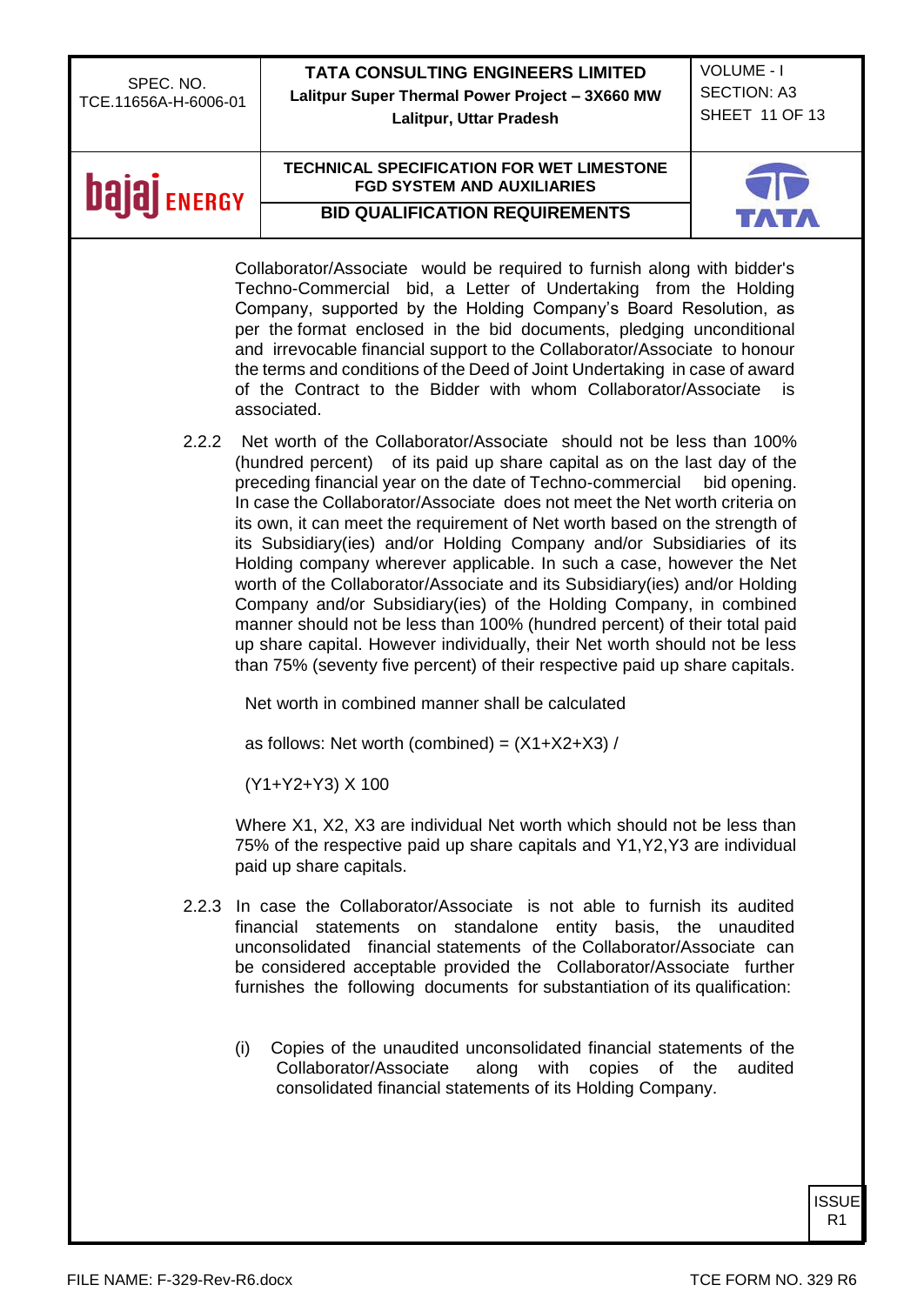| SPEC. NO.                                                                                                                                                                                                                     | <b>TATA CONSULTING ENGINEERS LIMITED</b>                                                                                                                                                                                                                                                                                                                                                                                                                                                                                                                                                                                                                                                                                                                                                                                                                                                                                            | <b>VOLUME - I</b>  |                    |
|-------------------------------------------------------------------------------------------------------------------------------------------------------------------------------------------------------------------------------|-------------------------------------------------------------------------------------------------------------------------------------------------------------------------------------------------------------------------------------------------------------------------------------------------------------------------------------------------------------------------------------------------------------------------------------------------------------------------------------------------------------------------------------------------------------------------------------------------------------------------------------------------------------------------------------------------------------------------------------------------------------------------------------------------------------------------------------------------------------------------------------------------------------------------------------|--------------------|--------------------|
| TCE.11656A-H-6006-01                                                                                                                                                                                                          | Lalitpur Super Thermal Power Project - 3X660 MW                                                                                                                                                                                                                                                                                                                                                                                                                                                                                                                                                                                                                                                                                                                                                                                                                                                                                     | <b>SECTION: A3</b> |                    |
|                                                                                                                                                                                                                               | Lalitpur, Uttar Pradesh                                                                                                                                                                                                                                                                                                                                                                                                                                                                                                                                                                                                                                                                                                                                                                                                                                                                                                             | SHEET 12 OF 13     |                    |
| <b>bala</b><br><b>ENERGY</b>                                                                                                                                                                                                  | <b>TECHNICAL SPECIFICATION FOR WET LIMESTONE</b><br><b>FGD SYSTEM AND AUXILIARIES</b>                                                                                                                                                                                                                                                                                                                                                                                                                                                                                                                                                                                                                                                                                                                                                                                                                                               |                    |                    |
|                                                                                                                                                                                                                               | <b>BID QUALIFICATION REQUIREMENTS</b>                                                                                                                                                                                                                                                                                                                                                                                                                                                                                                                                                                                                                                                                                                                                                                                                                                                                                               |                    |                    |
| (ii)                                                                                                                                                                                                                          | A Certificate from the CEO/CFO of the Holding Company, as per the<br>format enclosed with the bidding documents, stating that the<br>unaudited unconsolidated financial statements form part of the<br>consolidated financial statements of the Holding Company.                                                                                                                                                                                                                                                                                                                                                                                                                                                                                                                                                                                                                                                                    |                    |                    |
|                                                                                                                                                                                                                               | In cases where audited results for the last financial year as on the date of<br>Techno Commercial bid opening are not available, the financial results<br>certified by a practicing<br>Chartered Accountant shall be considered<br>acceptable. In case, Collaborator/Associate is not able to submit the<br>Certificate from a practicing Chartered Accountant certifying its financial<br>parameters, the audited results of three consecutive financial years<br>preceding the last financial year shall be considered for evaluating the<br>financial parameters. Further, a Certificate would be required from the<br>CEO/CFO as per the format enclosed in the bidding documents stating that<br>the Financial results of the Company are under audit as on the date of<br>Techno-commercial bid opening and the Certificate from the practicing<br>Chartered Accountant certifying the financial parameters is not available. |                    |                    |
|                                                                                                                                                                                                                               | <b>Notes for Clause 2.1.0 &amp; 2.2.0</b>                                                                                                                                                                                                                                                                                                                                                                                                                                                                                                                                                                                                                                                                                                                                                                                                                                                                                           |                    |                    |
| (i)                                                                                                                                                                                                                           | Net worth means the sum total of the paid up share capital<br>and free reserves. Free reserve means all reserves credited out of<br>the profits and share premium account but does not include<br>reserves credited out of the revaluation of the assets, write back of<br>depreciation provision and amalgamation. Further any debit<br>balance of Profit and Loss account and miscellaneous expenses to<br>the extent not adjusted or written off, if any, shall be reduced from<br>reserves and surplus.                                                                                                                                                                                                                                                                                                                                                                                                                         |                    |                    |
| (ii)                                                                                                                                                                                                                          | Other income shall not be considered for arriving at annual turnover.                                                                                                                                                                                                                                                                                                                                                                                                                                                                                                                                                                                                                                                                                                                                                                                                                                                               |                    |                    |
|                                                                                                                                                                                                                               | "Holding Company" Secton 2(46) of the Companies Act, 2013<br>(iii)<br>"holding company", in relation to one or more other companies, means a<br>company of which such companies are subsidiary companies; and                                                                                                                                                                                                                                                                                                                                                                                                                                                                                                                                                                                                                                                                                                                       |                    |                    |
| "Subsidiary Company" Section 2(87) of the Companies Act, 2013,<br>Subsidiary Company or Subsidiary in relation to any other company (that<br>is to say the holding company), means a company in which the holding<br>company- |                                                                                                                                                                                                                                                                                                                                                                                                                                                                                                                                                                                                                                                                                                                                                                                                                                                                                                                                     |                    |                    |
| (i)                                                                                                                                                                                                                           | Controls the composition of the Board of Directors; or                                                                                                                                                                                                                                                                                                                                                                                                                                                                                                                                                                                                                                                                                                                                                                                                                                                                              |                    |                    |
| (ii) Exercises or controls more than one-half of the total voting<br>power] either at its own or together with one or more of its subsidiary<br>companies:                                                                    |                                                                                                                                                                                                                                                                                                                                                                                                                                                                                                                                                                                                                                                                                                                                                                                                                                                                                                                                     |                    |                    |
|                                                                                                                                                                                                                               | Provided that such class or classes of holding companies as may be<br>prescribed shall not have layers of subsidiaries beyond such numbers as<br>may be prescribed.                                                                                                                                                                                                                                                                                                                                                                                                                                                                                                                                                                                                                                                                                                                                                                 |                    | <b>ISSUE</b><br>R1 |